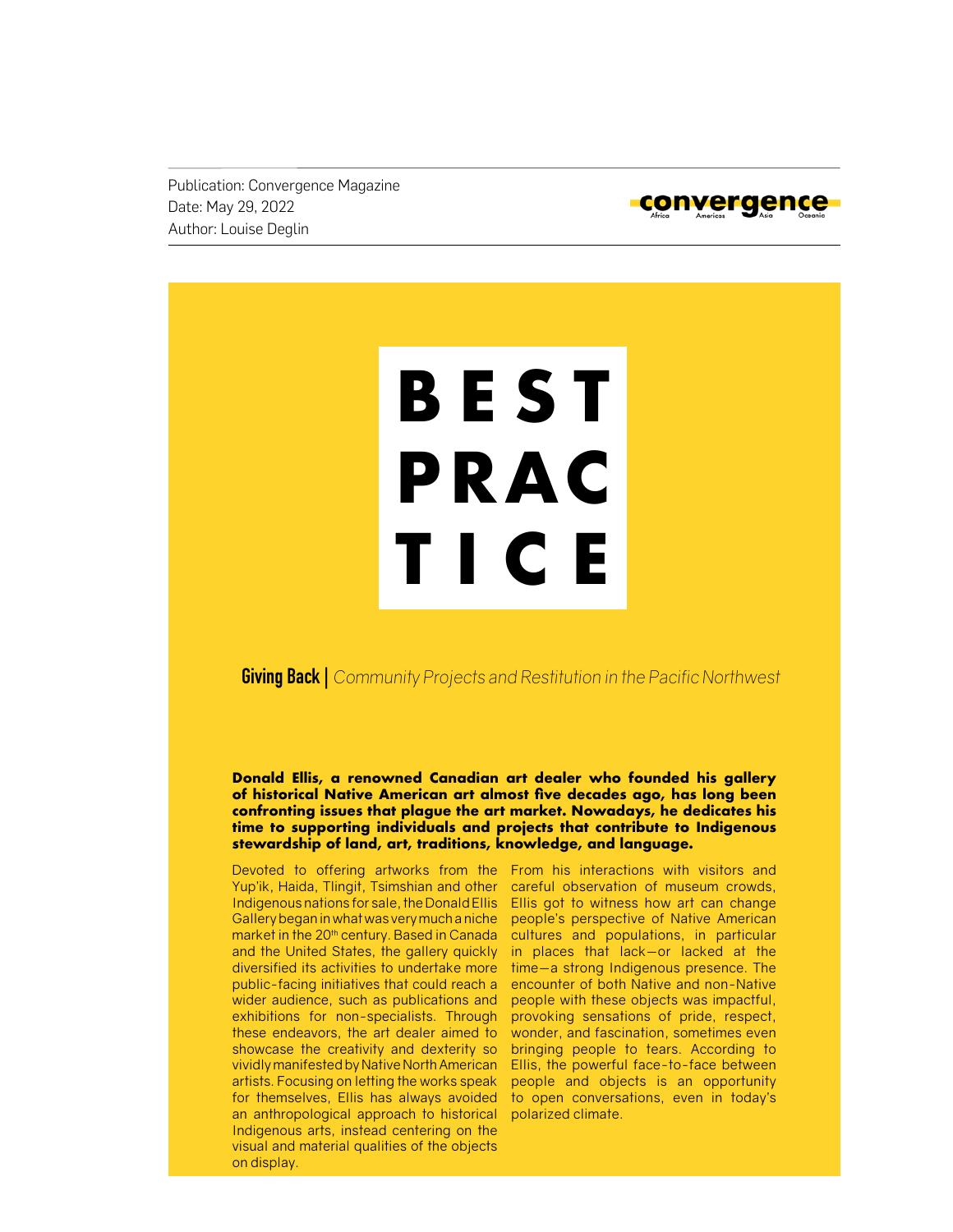## convergence



Philanthropism came organically following these experiences with the general public. Ellis wanted to give back to the people whose ancestors made the art that captivated him. Disappointed by the lack of dialogue between the art market, academia, and museums in the field of Indigenous arts, Ellis gradually stepped away from the world of "fine arts" in favor of community-oriented enterprises to further his goal. This transition materialized in two ways: on one hand, by donating artworks he owned to groups and institutions by offering support for the restitution of Indigenous cultural heritage to descendant communities, and, on the other hand, by helping finance Indigenous-led projects beyond the art world.

The initiatives backed by Ellis stem from personal relationships woven over the years with a variety of artists, elders, knowledgekeepers, and professionals. Rather than making unilateral decisions, his philanthropic pursuits are the product of thoughtful conversations with committed Indigenous leaders and practitioners. For example, Dana Claxton, renowned Lakota artist and head of the Department of Art History, Visual Art and Theory at the University of British Columbia (UBC), was a key instigator of the Beau Dick scholarship, a \$20,000 award established in memory of the eminent Kwakwaka'wakw wood carver Beau Dick (1955-2017). This scholarship, which aims to support a Kwakwaka'wakw female student, is one of two funded at UBC by the art dealer, together with the Donald Ellis scholarship in Art History, Visual Art and Theory.

**Charles Edenshaw, Haida (attributed to), Chief Shake's Bracelet, c. 1890-1910 Donated to the Vancouver Art Gallery, Vancouver (Canada). © Donald Ellis Gallery**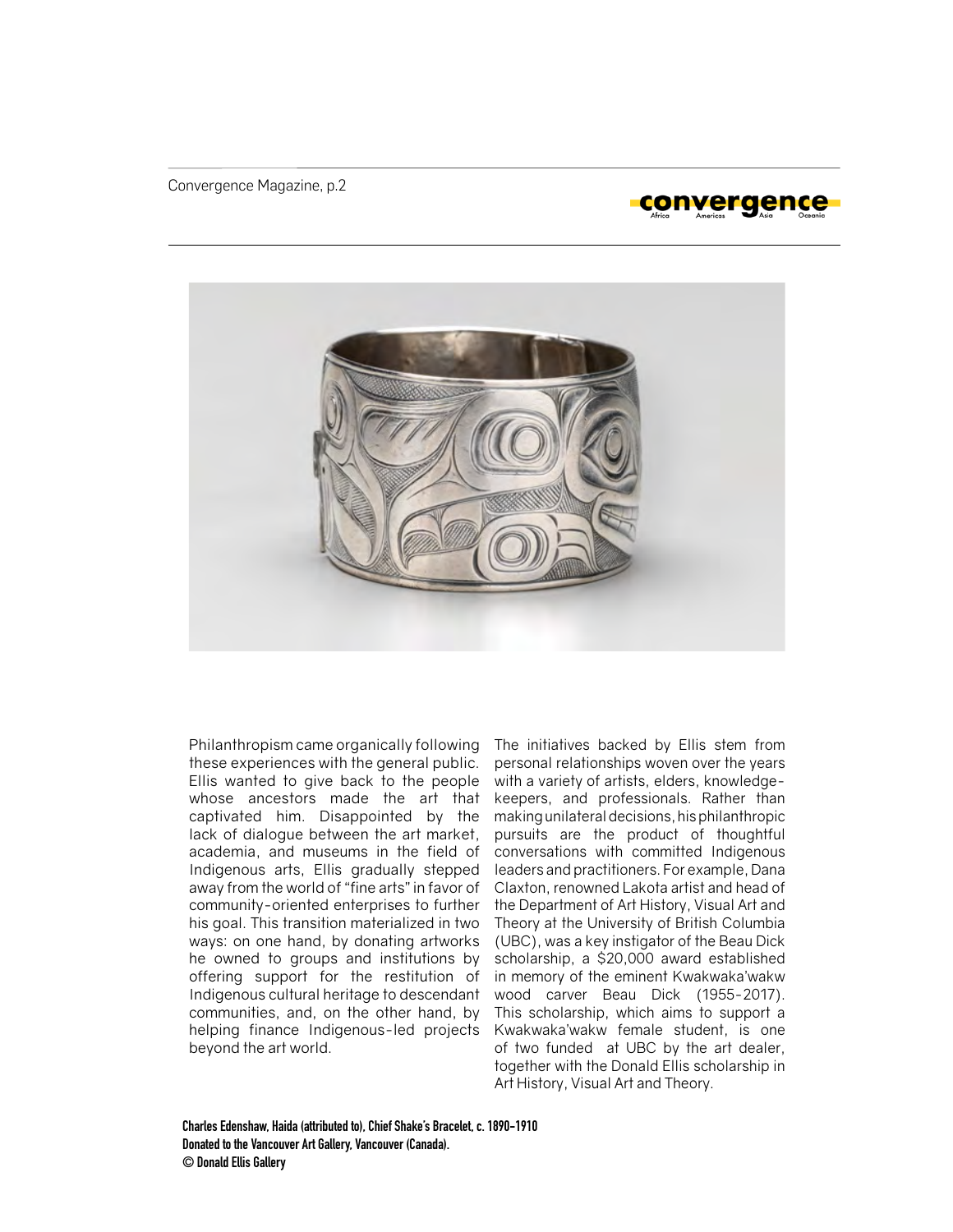## convergence

Over the last few years, the Donald Ellis Gallery has been collaborating with the Haida Gwaii Museum (British Columbia), one of the first Indigenousrun and -owned cultural institutions in Canada, that spearheaded the restitution of Haida remains and objects under the leadership of museum director Nika The culminating point of Donald Ellis' Collison. In 2019 and 2021, the art dealer journey will come true in the upcoming also helped to restitute a Sun Mask and a years, with his gallery ceasing its Kwakwaka'wakw architectural house plank to the U'mista Cultural Center in Alert Bay foundation. While not pretending to set an (British Columbia). More recently, through example, Ellis hopes that the activities of a combination of donations and sales, the soon-to-be foundation will encourage Ellis transferred his personal collection other art dealers and professionals of artworks from the Pacific Northwest to to develop projects and personal the National Gallery of Canada (Ottawa), an institution which made the largest acquisition of historical Indigenous art in the history of Canada last year and hired a number of Indigenous administrative and curatorial staff around this topic.

Since the pandemic, Ellis has been involved in a manifold project close to his heart: Nawalakw, a Kwakwaka'wakw landbased healing, cultural, and language center nestled in the ethereal Great Bear

rainforest (British Columbia). Dedicated to protecting local traditions and promoting food and land sovereignty, Nawalakw will bring stable employment to the region in addition to teaching younger generations about their Kwakwaka'wakw heritage.

commercial activities to become a relationships that engage respectfully with descendant communities. Through its ever-evolving trajectory, the Donald Ellis Gallery demonstrates that the art market and activism are, indeed, compatible enterprises. Efforts can continuously be made at the individual and collective level to listen, learn from, communicate with, and help finance Indigenous projects for a more diverse and just future.

**Louise Deglin**

**Donald Ellis Gallery donaldellisgallery.com Email | info@donaldellisgallery.com Instagram | donaldellisgallery**

> **Kwakwaka'wakw artist, Sun Mask, c. 1880 Donated to the U'mista Cultural Center in Alert Bay (Canada). © Donald Ellis Gallery**